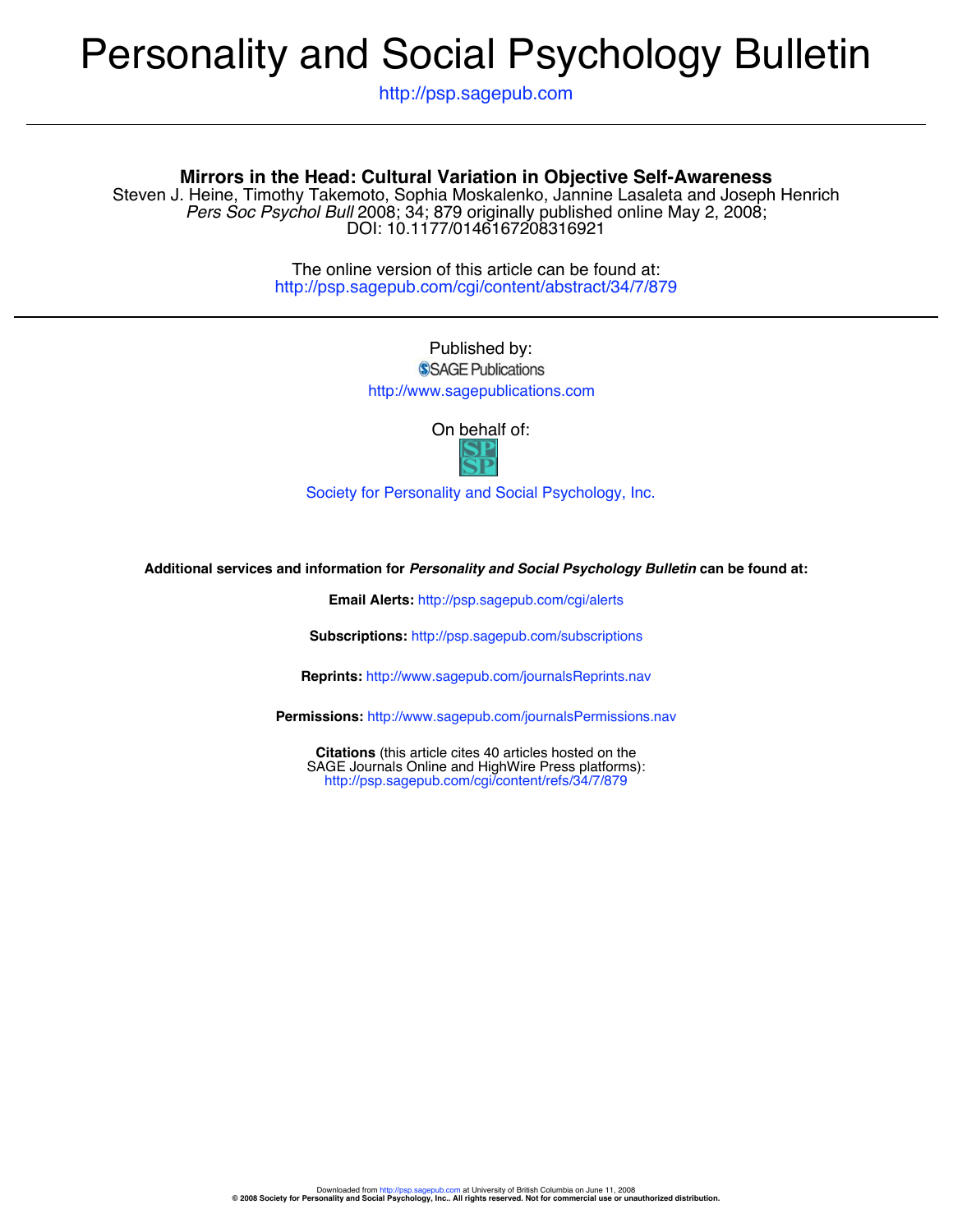## Mirrors in the Head: Cultural Variation in Objective Self-Awareness

**Steven J. Heine** *University of British Columbia*

**Timothy Takemoto** *Yamaguchi University*

**Sophia Moskalenko**

*University of Pennsylvania*

**Jannine Lasaleta**

*University of Minnesota*

**Joseph Henrich**

*University of British Columbia*

*In a society where there are pronounced concerns for "face," people come to be especially focused on how they are being evaluated by others. We reasoned that Japanese should conceive of themselves in terms of how they think they are considered by others. This hypothesis was tested by contrasting Japanese and North American participants who were in front of a mirror with those who were not. In two studies, replicating past research, North Americans who were in front of a mirror were more self-critical and were less likely to cheat than were those who were not in front of a mirror. In contrast, Japanese participants were unaffected by the presence of the mirror.*

*Keywords: culture; self-awareness; self-enhancement; Japanese; antisocial behavior*

Cultural psychology maintains that the self and cul-ture are mutually constituted—they make each other up (Shweder, 1990). This position has been the subject of much empirical research that seeks to demonstrate the ways that cultural experiences are embedded in the experience of the self. To explore this, researchers typically contrast the nature of the self-concept across cultures; in particular, much research has contrasted self-concepts common in East Asian contexts with those common in North American contexts (Cousins, 1989; Heine, 2001; Markus & Kitayama, 1991).

One perspective that has guided this cross-cultural research has been the notion that in East Asian contexts, where concerns with the evaluations of others, or "face," are heightened, people are more attentive to how they imagine they appear to others than they are in more-individualistic, North American contexts (Heine, 2005; Heine, Lehman, Markus, & Kitayama, 1999). In Japanese contexts, for instance, people are said to chronically attend to society's gaze (*seken*), an orientation internalized through socializing experiences that direct their attention to how they appear to authority figures and to society at large (McVeigh, 2000, 2002). When Japanese people consider themselves, then, they are likely to imagine how they appear to their *seken*.

A number of recent investigations have documented how East Asians attend more to the perspective of others than Westerners do. For example, Cohen and Gunz

*PSPB*, Vol. 34 No. 7, July 2008 879-887

**Authors' Note:** This research was funded by grants from NIMH (R01 MH060155-01A2) and SSHRC (410-2004-0795) to Steven J. Heine. We are grateful for the assistance of Ghazal Fadaeian, Matthew Loewen, Lee Pepe, and Miwa Tsuda in conducting the studies. Correspondence regarding this article should be addressed to Steven J. Heine, Department of Psychology, 2136 West Mall, University of British Columbia, Vancouver, BC, V6T 1Z4 Canada; e-mail: heine@psych.ubc.ca.

DOI: 10.1177/0146167208316921

<sup>© 2008</sup> by the Society for Personality and Social Psychology, Inc.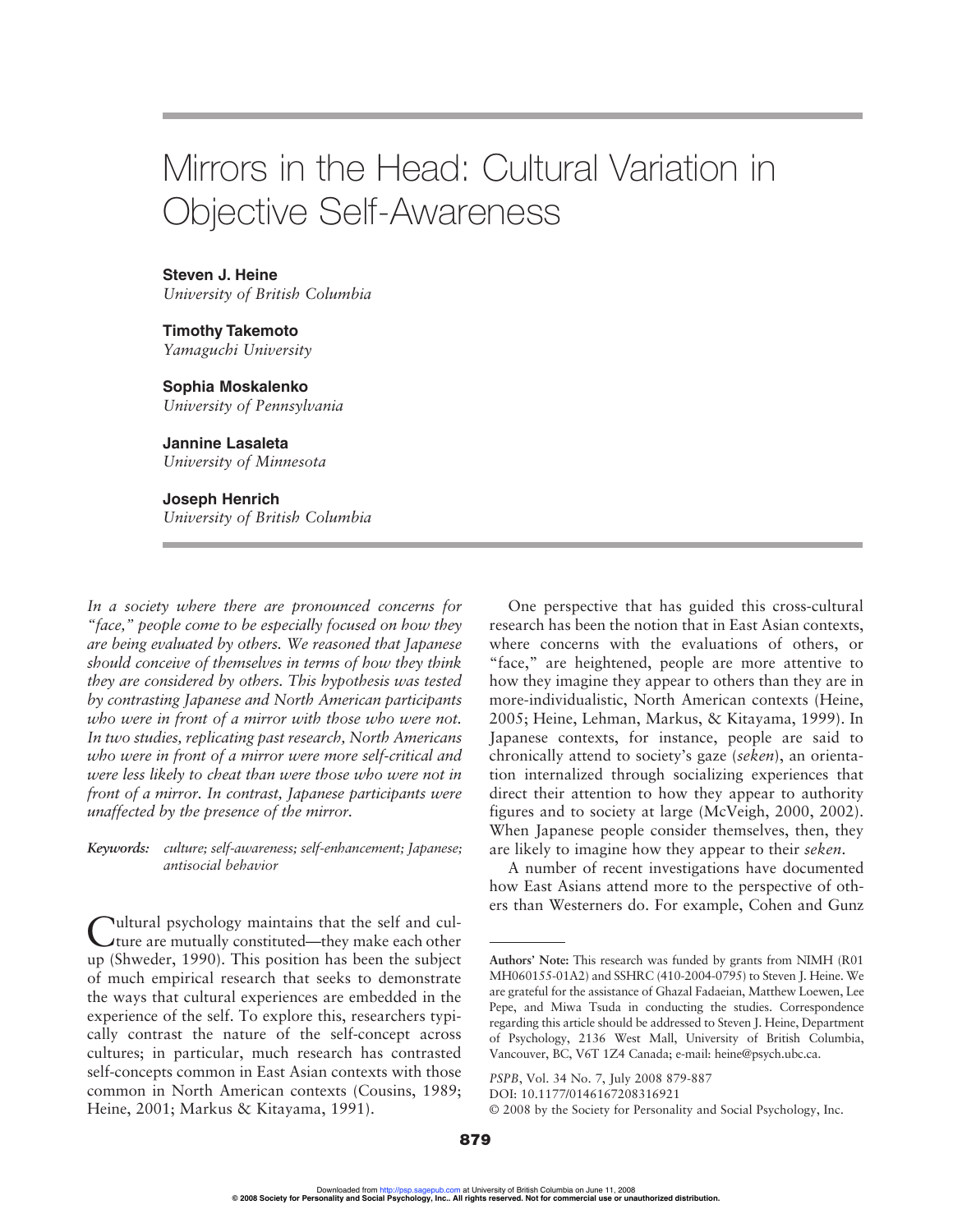(2002) demonstrated that East Asians are more likely than Westerners to use a third-person perspective when recalling memories of themselves when they were at the center of attention. Apparently, East Asians' attention to an audience leaked into and distorted their memories of themselves. It is important to note that such third-person memories were not more common among Asians for memories in which they were not the center of attention, and thus when they should not have been considering an audience. Likewise, other research has found that East Asians are more accurate than Westerners at identifying when a listener will recognize a tune that they are tapping out with their fingers, apparently because they are better able to take on the perspective of their listeners (Cohen, Hoshino-Browne, & Leung, 2007). Similarly, East Asians outperformed Westerners on a visual perspective-taking task, making fewer visual fixations on objects that were not visible to a person who was giving them instructions (Wu & Keysar, 2007). All of these findings converge with the notion that East Asians habitually attend to the perspective of others more than Westerners do (Cohen & Hoshino-Browne, 2005; Leuers & Sonoda, 1999).

The self-concept is a unique entity in that it can be considered from the perspective of both a subject and an object. Objective self-awareness theory argues that either people can be in a state of subjective self-awareness, in which their attention is directed away from the self and individuals take on the perspective of themselves, or they can be in a state of objective self-awareness (OSA), in which their attention is focused on themselves, thereby considering themselves in the way that they consider other objects in their lives (Duval & Wicklund, 1972). These are said to be two mutually exclusive states, although the individual can oscillate quickly between them. When people are confronted with stimuli that turn their attention to themselves, such as seeing themselves in a mirror or hearing their tape-recorded voice, they are more likely to enter a state of OSA. One consequence of being in a state of OSA is that people become more aware of their internal standards, which serves to highlight discrepancies between the ideal self and the actual self (Silvia & Duval, 2001).

An awareness of internal standards tends to lead to two common reactions. First, this awareness is associated with decreases in positive self-feelings as people consider how far they fall short of their standards (Fejfar & Hoyle, 2000; Moskalenko & Heine, 2003; but see Duval & Silvia, 2002, for a more detailed discussion). Attempts to develop an explicit measure of state self-awareness (vs. trait self-consciousness; see Feningstein, Scheier, & Buss, 1975) have thus far not succeeded (Prentice-Dunn, 1991), and investigations of self-awareness have relied on a wide array of experimental manipulations, including participants' (a) being presented with a video image of

themselves (Duval, Duval, & Neely, 1979; Storms, 1973), (b) hearing an audio recording of their voices (Ickes, Wicklund, & Ferris, 1973, (c) being in the presence of a video camera that is pointed at them (Duval, Duval & Mulilis, 1992; Federoff & Harvey, 1976), (d) writing their autobiography (Duval et al., 1979), or (e) being put in front of a mirror (Hass & Eisenstadt, 1990). A meta-analysis (Fejfar & Hoyle, 2000) revealed a consistent effect of self-awareness on negative affect across 79 studies that manipulated self-awareness. Dwelling on themselves as objects appears to make individuals aware of how they fall short of their ideals, thereby leading to more-negative self-views. As being reminded of one's self-discrepancies is unpleasant, the state of OSA is avoided whenever possible (Csikszentmihalyi & Figurski, 1982), as are the stimuli promoting it (Duval & Wicklund, 1972).

A second reaction to a heightened awareness of one's standards is that people will often take action to ensure that they are acting in line with those standards. That is, people are more likely to act in normative ways when they are thinking about their standards, particularly if they have been placed in a state of OSA. For example, research has found that children are less likely to take extra Halloween candy (Beaman, Klentz, Diener, & Svanum, 1979) and college students are less likely to cheat on a task (Diener & Wallbom, 1976) when they are in front of a mirror. Although people may sometimes behave in unethical ways when they can direct their attention away from themselves, it is particularly distressing to act in antinormative ways when one is considering one's internal standards (Bersoff, 1999). People should thus act in more prosocial ways when in a state of OSA.

The vast majority of research on self-awareness has thus far been limited to individualistic cultures and hence has also been largely limited to the experience of self that is most common in those cultures. It is not clear how well the well-documented reactions that people have to stimuli that prompt OSA would generalize to other cultures (for discussion see Norenzayan & Heine, 2005).

There are good theoretical reasons to suspect that the typical reactions to OSA-inducing stimuli might vary across cultures. In many ways, in a cultural context in which one is interdependent with others in important ways, such as in much of East Asia, the view of self that matters more is how *others* view the individual, rather than how the individual views himself or herself. To the extent that East Asians are more likely to attend to how they appear to others, it follows that they should more habitually be in a state of OSA compared with North Americans. That is, the ways that East Asians conceive of themselves should be influenced by the ways that they think others conceive of them (Cohen et al., 2007; Heine, 2005). If this is the case, East Asians should be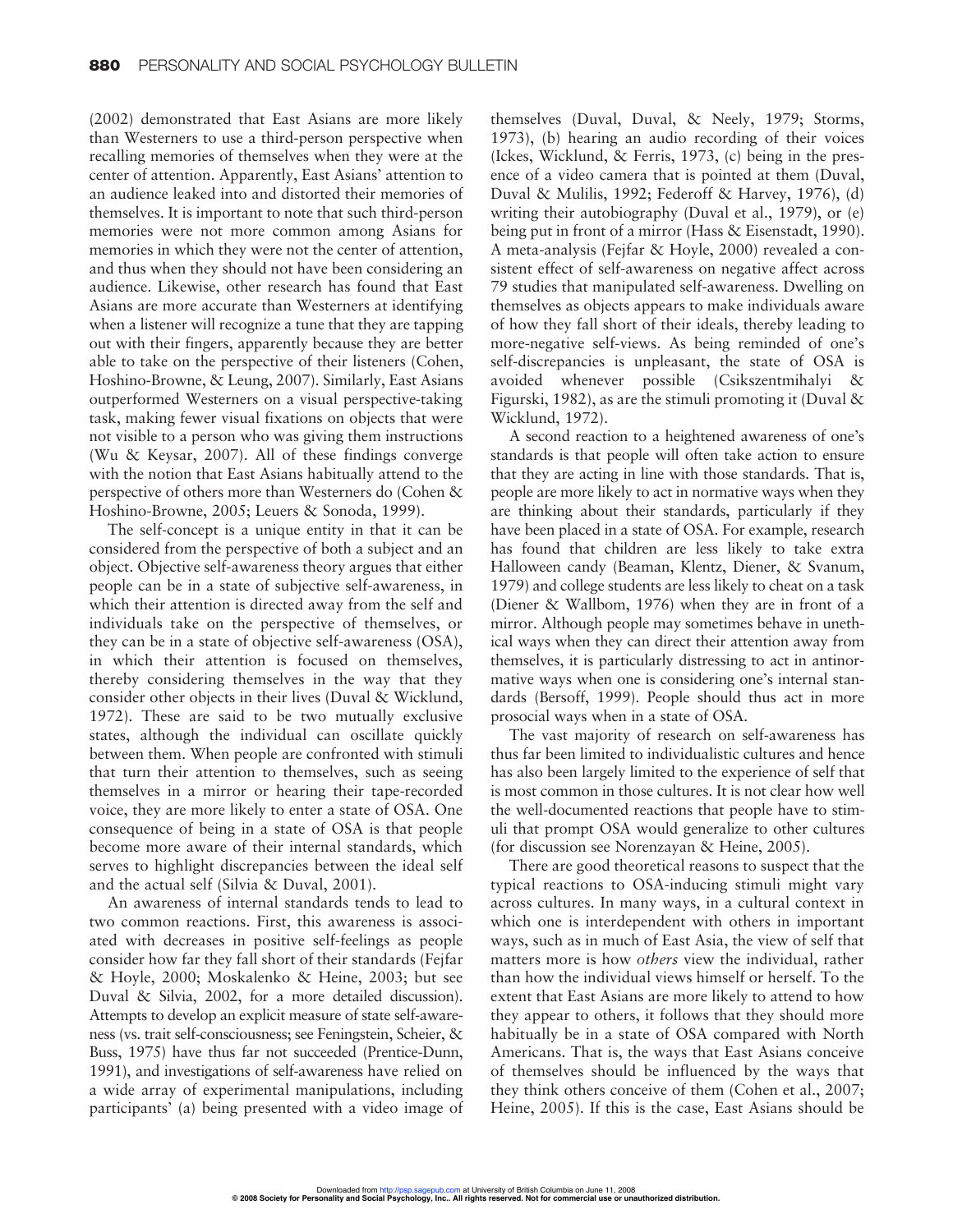less influenced than North Americans by stimuli that enhance OSA, such as mirrors or video cameras. This would be expected to the extent that their default way of thinking of themselves already is shaped by their imagined perspective of others.

We were able to find two studies that explored the effects of OSA on self-ratings in Japan. In neither of these did the Japanese data replicate the Western pattern of effects of increased self-discrepancies when a camera was directed toward them (Mizuta, 1986, 1987), although these null results were not considered in terms of potential cultural influences. These findings are consistent with our predictions.

We conducted two studies to investigate whether the presence of mirrors led to the same consequences for Japanese as they do for North Americans. We hypothesized that although North Americans should respond to the presence of mirrors in the ways that have been found in past research, the presence of a mirror should have little impact on the responses of Japanese.

#### **STUDY 1**

#### Method

*Participants*. The American sample consisted of 64 students from the University of Pennsylvania, and the Japanese sample consisted of 60 students from Kurume University in Fukuoka prefecture. Both samples consisted of students in introductory psychology courses.

*Procedure.* Students completed two questionnaires in two separate rooms. After they had completed the first questionnaire in the first room, they were told that the room was needed by someone else and that they would have to move to a second room to complete the subsequent questionnaire. In one of the rooms, participants were seated in front of a 60-cm-by-90-cm mirror mounted on the wall. Participants were told that the mirror was there for an unrelated study on selfportraits. Half of the participants were taken first to the room with the mirror and then to the room without the mirror. The other half of the participants were taken to the rooms in the opposite order.

*Materials.* The first questionnaire was very brief and consisted of a variant of the Twenty Statements Test (Kuhn & McPartland, 1954). Specifically, participants were asked to complete 10 statements that began with the stem "I am . . ." with adjectives that best described themselves. Following this, they were asked to complete a similar set of 10 statements that began with the stem "I would ideally like to be . . ." with adjectives that best described the person they ideally would like to be. The statements in these two lists were compared by first checking with Roget's Thesaurus (1996) to calculate the number of statements in their "ideal self" list that were either synonyms or antonyms of the statements that were listed in participants' "actual self" list. Actual–ideal self-discrepancies were calculated in the way that they have been in past research with this measure (Higgins, Bond, Klein, & Strauman, 1986), that is, by summing the number of synonyms less 2 times the number of antonyms. This calculation provided an open-ended measure of actual–ideal self-discrepancies.

The second questionnaire consisted of two measures: a closed-ended self-discrepancy measure and a selfesteem measure. Both of these were completed in the second room. The closed-ended self-discrepancy measure consisted of two lists of 20 statements, and participants were asked to rate how accurately these statements described themselves on a scale from 1 (*not at all accurate*) to 5 (*completely accurate*). The first set of statements was with respect to how participants currently viewed themselves. The statements each contained a positive adjective and the modifier "extremely" (e.g., "I am extremely considerate"). The second set of statements was with respect to how participants ideally wished to view themselves (e.g., "I would ideally like to be extremely considerate"). These statements came from an earlier study by Heine and Lehman (1999). The absolute difference scores between participants' "actual self" and "ideal self" ratings were calculated and averaged across the 20 items (Hoge & McCarthy, 1983). This served as the second measure of actual–ideal selfdiscrepancies. The questionnaire order was fixed for all participants rather than counterbalanced across conditions because it would be problematic for participants to complete the open-ended items after the closed-ended measure as their responses would likely be influenced by what they had indicated in the closed-ended measures.

Following the self-discrepancy measure, participants completed the Rosenberg Self-Esteem Scale (Rosenberg, 1965), using a 5-point Likert scale that ranged from 1 (*strongly disagree*) to 5 (*strongly agree*).

All materials and instructions were originally created in English and then translated into Japanese. Two bilingual translators compared the English and Japanese versions and discussed and resolved any perceived discrepancies.

#### Results

The study design included three measures of positive self-views: open-ended self-discrepancies, closed-ended self-discrepancies, and self-esteem. Theoretically these three variables should be correlated. Correlational analyses revealed that the closed-ended self-discrepancy measure significantly correlated with self-esteem (*r* =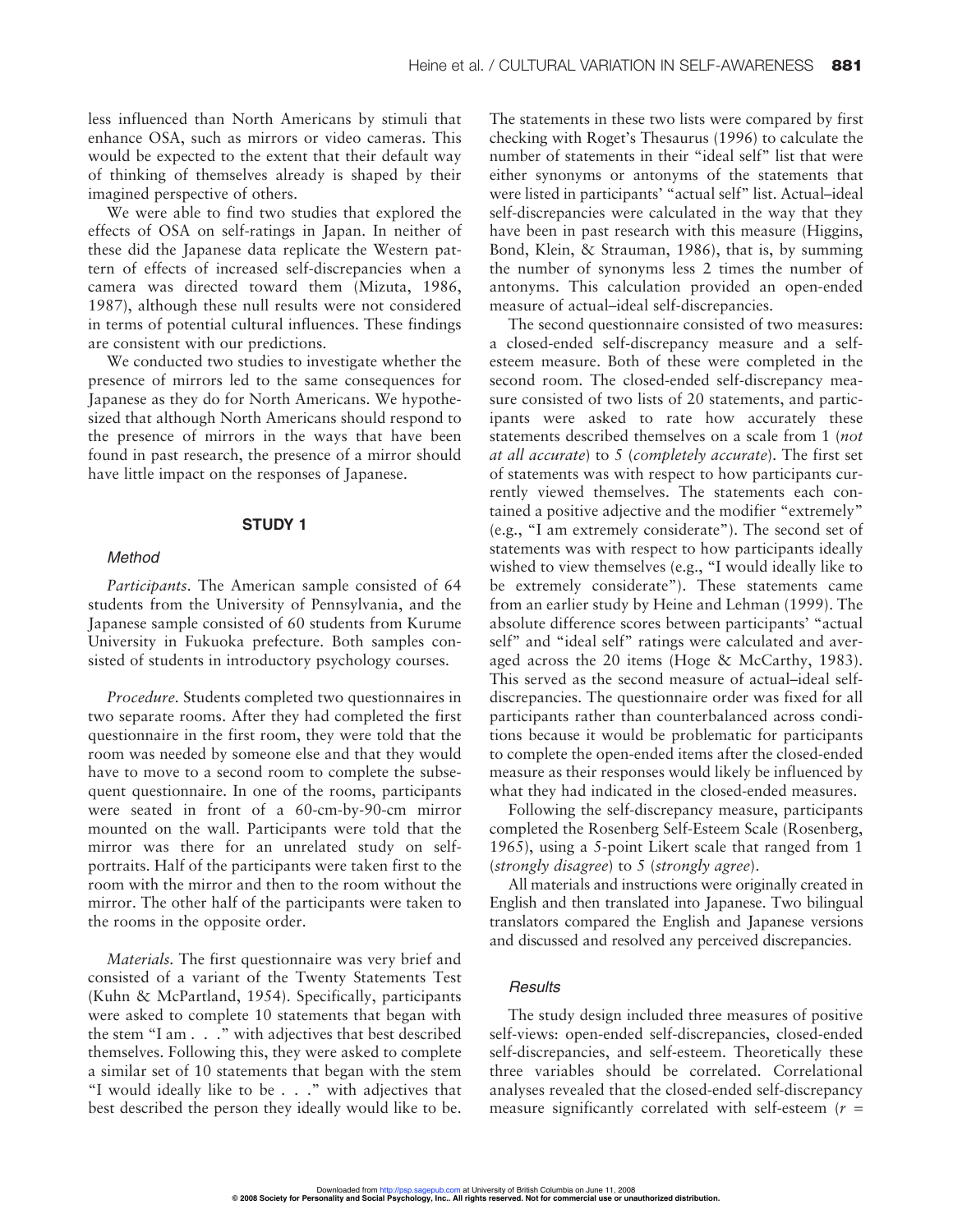−.20, *p* < .05; a larger self-discrepancy was associated with lower self-esteem); however, the open-ended measure did not correlate significantly either with the closed-ended discrepancy measure (*r* = .11, *ns*) or with self-esteem  $(r = -.05, ns)$ . Because the manipulation occurred immediately following completion of the open-ended questionnaire, the open-ended measure was always completed in a different state (mirror vs. no mirror) than were the other two measures (which were completed together in the other room), and this likely played a role in reducing the magnitude of the correlations with the open-ended measure. Alternatively, the null correlations with the open-ended measure might indicate that it is not a good measure of self-criticism.

Analyses were performed to determine, within each culture, the effects of the mirror on the two measures of self-discrepancies and self-esteem by contrasting the responses of individuals on the basis of whether they had completed those items in the presence of a mirror. First, the effects of the mirror on participants' responses on the open-ended measure of self-discrepancies were analyzed with a 2 (culture)  $\times$  2 (mirror condition) ANOVA. Contrary to our hypothesis, the Culture  $\times$ Condition interaction was not significant,  $F(1, 120) =$ 1.36, *ns*,  $\eta^2$  = .01. Simple effect analyses revealed that Americans who completed the open-ended self-discrepancy measure in front of the mirror had nominally larger actual–ideal self-discrepancies than those who completed it in the absence of a mirror , although the effect was not significant,  $F(1, 62) = 2.06$ ,  $ns$ ,  $\eta^2 = .03$  (see Table 1). For the Japanese, the open-ended self-discrepancy scores did not vary whether they completed the items in front of a mirror or in the absence of a mirror,  $F < 1$ ,  $\eta^2 = .00$ . In sum, although the means were in the predicted direction, none of the effects were significant for the open-ended measure of self-discrepancies.

The effects of the mirror were also investigated in participants' responses to the closed-ended measure of self-discrepancies. A 2 (culture)  $\times$  2 (mirror condition) ANOVA revealed a significant Culture  $\times$  Condition interaction,  $F(1, 120) = 5.74, p < .02, \eta^2 = .05.$ Simple effect analyses revealed that Americans who completed the measure in front of a mirror had significantly larger discrepancy scores than did those who completed it in the absence of a mirror,  $F(1, 62)$  = 7.77,  $p < .01$ ,  $\eta^2 = .11$ . In contrast, Japanese who completed the measure in front of the mirror did not differ in their self-discrepancies from those who completed it away from the mirror,  $F < 1$ ,  $\eta^2 = .00$ .

These differences can be further illuminated with a different set of simple effect analyses, which compare the cultures within each mirror condition. First, a comparison of the cultures when people are not in front of the mirror reveals a clear cultural difference,  $F(1, 61) = 15.69$ ,

**TABLE 1:** Effects of Mirror on Self-Assessments (standard deviations in parentheses) for Study 1

|                                 |          | United States | Japan  |                                   |  |
|---------------------------------|----------|---------------|--------|-----------------------------------|--|
| Variable                        |          |               |        | Mirror No Mirror Mirror No Mirror |  |
| Open-ended self-discrepancies   | 2.94     | 1.36          | 2.37   | 2.60                              |  |
|                                 | (4.35)   | (4.30)        | (4.52) | (3.87)                            |  |
| Closed-ended self-discrepancies | $1.15*$  | $0.86*$       | 1.23   | 1.27                              |  |
|                                 | (0.42)   | (0.43)        | (0.33) | (0.39)                            |  |
| Self-esteem                     | $3.06**$ | $3.92**$      | 3.23   | 3.53                              |  |
|                                 | (0.97)   | (0.93)        | (0.58) | (0.69)                            |  |

NOTE: Larger self-discrepancies (and lower self-esteem) indicate more self-criticism.

\*Difference between mirror conditions is significant at *p* < .01.

\*\*Difference between mirror conditions is significant at *p* < .001.

 $p < .001$ ,  $\eta^2 = .21$ . Replicating previous cross-cultural findings (Heine & Lehman, 1999; Marsella, Walker, & Johnson, 1973), East Asians had significantly larger closedended self-discrepancies than did Americans. In contrast, a comparison of the self-evaluations of the cultures when people are in front of a mirror revealed no cultural difference,  $F < 1$ ,  $\eta^2 = .01$ . The cultural differences in selfdiscrepancies vanish when members of both cultures are considering themselves in front of a mirror.

The effects of the mirror on participants' self-esteem scores were also investigated. A main effect for mirror condition emerged,  $F(1, 119) = 15.59$ ,  $p < .001$ ,  $\eta^2 = .12$ , such that people had significantly higher self-esteem when the mirror was absent  $(M = 3.74, SD = 0.84)$  than when it was present  $(M = 3.14, SD = 0.80)$ . This effect was qualified by a marginally significant Culture  $\times$  Condition interaction,  $F(1, 119) = 3.59$ ,  $p = .06$ ,  $\eta^2 = .03$ . Simple effect analyses revealed that Americans reported significantly higher self-esteem when they completed the scale in the absence of a mirror compared with when they were in front of the mirror,  $F(1, 62) = 13.12, p < .001, \eta^2 =$ .18. Japanese demonstrated a marginally significant trend, *F*(1, 57) = 3.31,  $p < .08$ ,  $\eta^2 = .06$ , where those who completed the scale in front of the mirror had nominally lower self-esteem than those who did not.

These effects can also be further explored by comparing the cultures within each mirror condition. When people completed the self-esteem scales in the absence of a mirror, a cultural difference emerged, with North Americans showing marginally higher self-esteem than Japanese did,  $F(1, 60) = 3.40, p < .07, \eta^2 = .05$ (although this difference was notably smaller than what typically emerges in cross-cultural comparisons of selfesteem: average  $\eta^2 = .17$ ; Heine & Hamamura, 2007). In contrast, when people rated their self-esteem in front of the mirror, this cultural difference was no longer present,  $F < 1$ ,  $\eta^2 = .01$ . The cultures differ only when people are not in front of a mirror.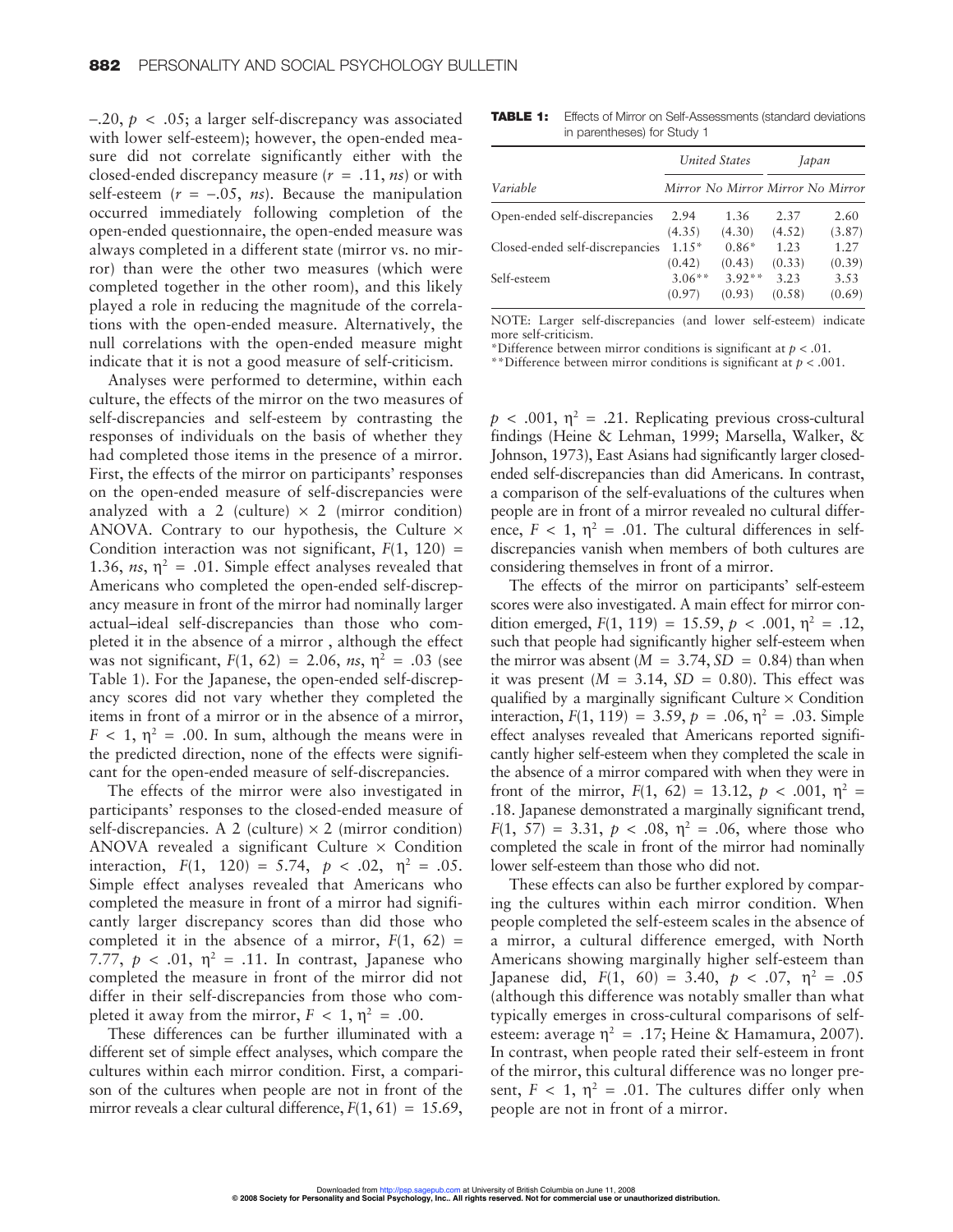In sum, replicating past research (Ickes et al., 1973), Americans overall were more self-critical when they evaluated themselves in front of a mirror than when no mirror was present. This was true for both measures of self-esteem and the closed-ended measure of self-discrepancy. The open-ended measure of self-discrepancy was in the same direction, but it failed to reach significance. It is not clear why the open-ended measure yielded weaker results: typically, OSA stimuli yield stronger effects at the early stages of exposure to them, and the effects get weaker with increased exposure (Ickes et al., 1973). In our case, the people completed the open-ended measure first, so the null effects are surprising. Perhaps the weaker results indicate that the open-ended measure is a less sensitive measure of self-discrepancies than the closed-ended measure is. The null correlations with the other measures of selfassessments support this speculation. We note that past research with self-discrepancies and OSA also used closedended measures.

In contrast to the American pattern, the mirror had no significant impact on the ratings of the Japanese participants for any of the three measures; however, the mirror had a marginal impact on Japanese self-esteem, and in the same direction as that of Americans. This latter result might indicate that although Japanese are more likely to be in a state of OSA than Americans are, they are not typically at a ceiling, and that sometimes mirrors influence their self-evaluations as well. In Study 2, we considered whether the weak effects of the mirror on Japanese participants are specific to measures of self-evaluations. We wished to investigate whether Japanese and North Americans would be equally likely to engage in antinormative behaviors (cheating on a task) whether or not they were in the presence of a mirror.

#### **STUDY 2**

#### Method

*Participants.* The Canadian sample consisted of 70 students (51 females and 19 males) at the University of British Columbia. Participation was restricted to those who were born in Canada and had English as their first language. The Japanese sample consisted of 62 students (29 females and 33 males) at Yamaguchi University. Students from both samples were students in introductory psychology courses.

*Procedure*. Participants came into a small lab and sat at a desk. Half of the participants were in front of a 60 cm-by-90-cm mirror. Those participants were told that the mirror was part of another study on self-portraits, and they were shown the back of the mirror so that they

knew it was not a two-way mirror. For the other half of the participants, the mirror was not present. Participants were told the study was investigating their "verbal fluidity." They sat at a laptop and were told that they would have 2 min to type in as many emotion words as they could come up with. Participants were informed that the average student could list about 20 words in that time and that performance was predictive of university success. Furthermore, participants were told that their scores on the task would be correlated with their own grade point average. Participants were told that this was a timed test and that the results were valid only if everyone took it for the same length of time. The experimenter set the timer for 2 min and told the participants that they must quit typing as soon as the timer went off. The experimenter said that he or she would be gone to get some other materials and might be back a few minutes late. When the experimenter left the participant, he or she closed the door so that the participant was completely alone. The experimenter returned precisely 5 min after the timer had gone off, and the participant was then given some filler materials to complete. The participant was then probed for suspicion and thoroughly debriefed.

The laptop was equipped with software that surreptitiously took a screen shot every 6 s and recorded the time of the last keystroke. This enabled the experimenter to assess how long each participant continued to work and how many words the participant typed after the 2-min timer had gone off.

All materials and instructions were originally created in English and were then translated into Japanese using the same method described for Study 1.

#### **Results**

*Preliminary analyses*. The percentage of females in each culture was compared, and the proportions were significantly different,  $\chi^2(1, N = 132) = 9.37, p < .01$ . Sex was included as a factor in all analyses, but there were no significant main effects for sex or Sex × Condition interactions for any of the dependent variables.1 The average age of both samples was 19.4 years, and this did not differ significantly across cultures,  $t < 1$ .

We analyzed how many words participants had listed prior to the timer's going off. Canadians averaged 15.36 words (*SD* = 4.87), which was significantly greater than the Japanese average of 10.40 words  $(SD = 3.99)$ , *F*(1, 124) = 38.50,  $p < .001$ ,  $\eta^2$  = .24. This difference is consistent with the facts that kana (the Japanese syllabary) require more keystrokes to type, English has the greatest number of emotion words of any language (Russell, 1991), and North Americans are more likely to be particularly attentive to their emotional states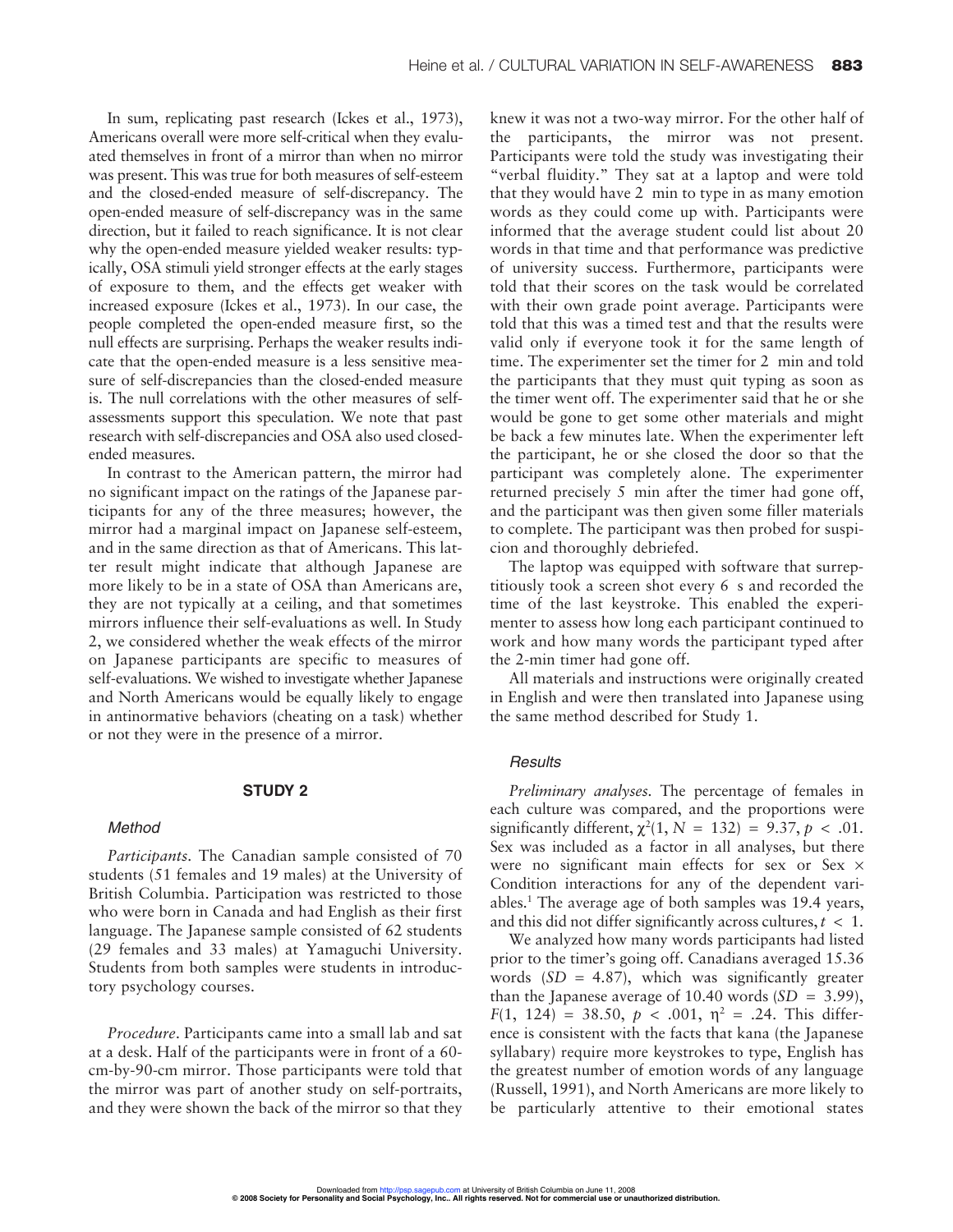(Mesquita & Karasawa, 2002). Because people might feel a greater incentive to cheat if their performance seemed especially poor, we included the number of words listed prior to the timer's going off as a variable in analyses of cheating, although we note that all the significant effects remain when this variable is not included. Two participants from the Canadian sample expressed suspicion about the study, and their results are not included in any subsequent analyses.

*Cheating*. There were three ways that we calculated the degree to which participants failed to heed the experimenter's instructions. First, we counted how many additional words participants typed after the timer went off. The more words people typed, the more they were seen to have cheated. The entire sample averaged 1.45 words  $(SD = 2.24)$  after the timer went off, and the averages varied across the four conditions from 0.50 words to 1.91 words. Second, we considered the time of participants' last keystroke, which indicated the amount of time after the timer went off that participants continued to work. The maximum possible time was 300 s after the timer went off, as this was when the experimenter returned. Across the entire sample, the average time of the last keystroke was 50.33 s (*SD* = 62.19) after the timer went off, and across the four conditions, the average time varied from 19.6 s to 67.6 s. Third, we created a binary variable to indicate whether the participants typed anything after the timer went off or not. This allowed us to calculate the proportion of people who cheated. Across the entire sample, 58% (*SD* = 49.5%) of the participants typed at least one keystroke after the timer went off, and this varied across the four conditions (i.e., 2 cultures  $\times$  2 mirror conditions) from 42% to 71%. None of these measures would indicate any ceiling effects for any of the conditions. Each of these three variables reflects a slightly different measure of cheating, although we submit that the most sensitive measurement of cheating is the first variable, as it is the only measure that definitively assesses the amount that the participants cheated.

First, using the best measure of normative compliance, we analyzed the number of words that participants listed after the timer had gone off. The distribution was highly positively skewed (skewness =  $2.06$ ,  $SE = .21$ ), so we applied a negative binomial regression on each country sample.<sup>2</sup> A negative binomial regression assumes the dependent variable is discrete (integer) and nonnegative and has a zero mode, which characterizes the distribution of responses here. Maximum likelihood estimates are used for the coefficient estimates, and standard errors are based on the observed information matrix (see Table 2). The analysis of the Canadian sample reveals a highly significant effect for the presence of the mirror  $(\beta = 1.45, SE = .43,$   $p < .001$ ), indicating that when the mirror was absent, Canadian participants listed significantly more words after the timer went off than they did when the mirror was present. In contrast, the same analysis conducted within the Japanese sample revealed no significant effect  $(\beta = 0.09,$ *SE* = .32, *ns*), indicating that the mirror had no effect on the Japanese participants. The 95% confidence intervals for these coefficient estimates are nonoverlapping.

Next we analyzed the amount of time between the timer's sounding and the participants' final keystroke. Because the distribution of times is nonnegative with a mode at zero (skewness  $= 1.04$ ,  $SE = .21$ ), we applied a negative binomial regression on each country sample with time collapsed in 15-s increments. For Canadians, the regression revealed a significant effect for the presence of the mirror (β = 1.03, *SE* = .49, *p* < .05), indicating that those who were not in front of the mirror typed their last keystroke significantly later than those who were in front of the mirror. For Japanese participants, the same regression revealed a null effect for the mirror (β = .15, *SE* = .37, *ns*), indicating that the presence of the mirror did not affect the time of their last keystroke.

Last, we analyzed whether the proportion of participants who had typed anything after the timer went off varied across cultures, using binary logistic regression. A marginally significant Culture  $\times$  Condition interaction emerged, Wald =  $3.56, p < .06$  (odds ratio = .71). Simple effect analyses revealed a marginally significant effect for Canadians,  $\chi^2(1, N = 70) = 2.73, p <$ .10, with Canadians being slightly more likely to cheat when the mirror was not present than when it was. There was no effect for Condition among Japanese,  $\chi^2(1, N = 63) = 1.13, ns.^3$ 

In sum, replicating past research (Diener & Wallbom, 1976), Canadians who were in front of a mirror were overall less likely to cheat on a task than those who were not in front of a mirror. In contrast, as in Study 1, the mirror had no impact on the responses of Japanese participants.

#### **GENERAL DISCUSSION**

Across two studies, the presence of a mirror led North Americans to become more self-critical and less likely to cheat on a task, replicating past research. In stark contrast, the presence of a mirror had no impact for Japanese participants. We submit that the weak reaction among Japanese is due to their tendency to chronically consider themselves from the perspective of an audience. With such an orientation, Japanese are habitually in a state of OSA, and stimuli that enhance this state have few consequences for them (although Japanese did show a marginally significant effect of the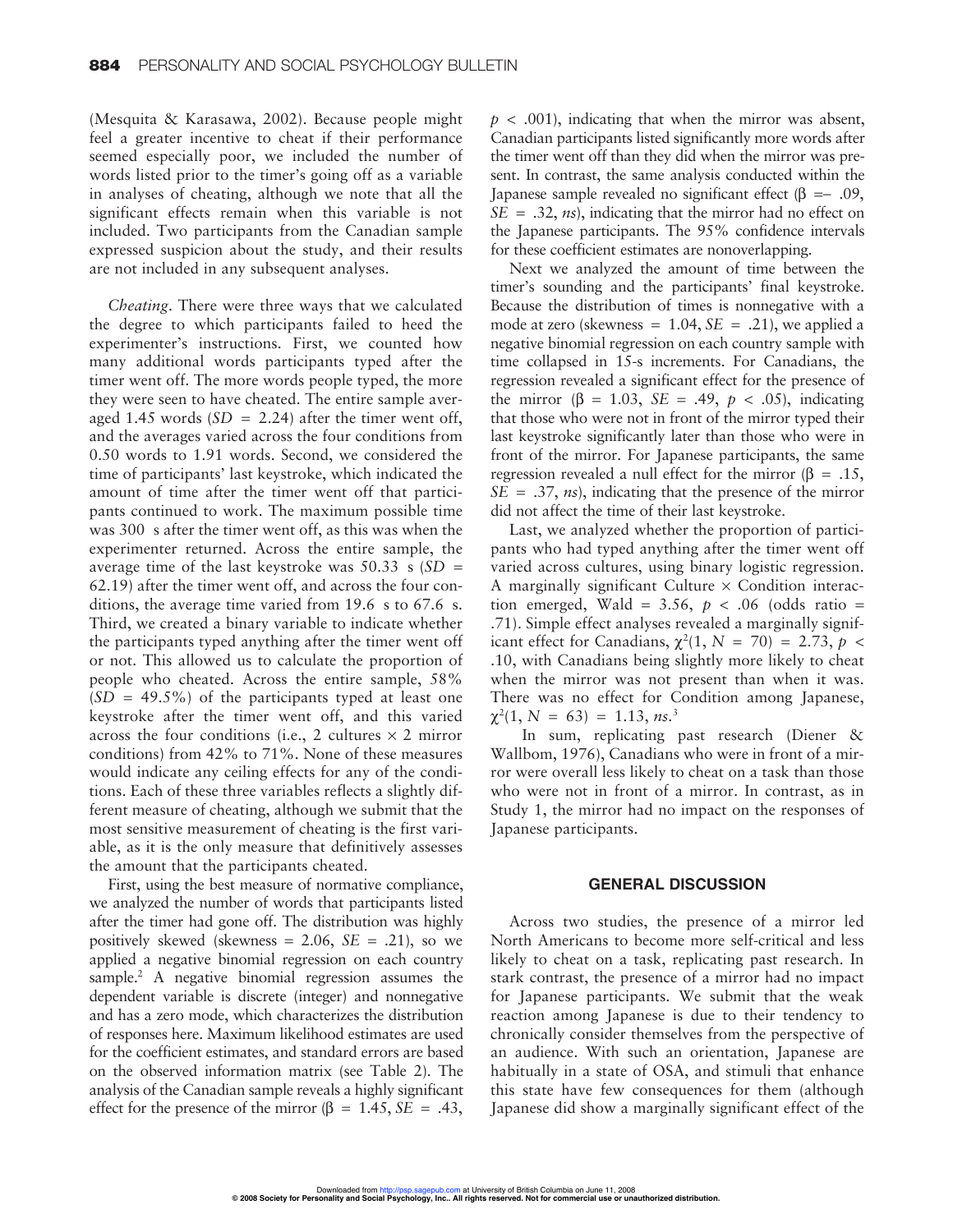|                                       | Canadian Sample                                        |              |                |                                        |     |              |  |  |  |
|---------------------------------------|--------------------------------------------------------|--------------|----------------|----------------------------------------|-----|--------------|--|--|--|
|                                       | Analyses for No. of Words Following<br>Timer Going Off |              |                | Analyses for Time of<br>Last Keystroke |     |              |  |  |  |
| Variable                              | β                                                      | $\mathbf{p}$ | 95% CI         | β                                      | p   | 95% CI       |  |  |  |
| Words listed following timer          | 1.45                                                   | .001         | .602.29        |                                        |     |              |  |  |  |
| Time of last keystroke                |                                                        |              |                | 1.03                                   | .04 | .07 1.99     |  |  |  |
| Sex                                   | .90                                                    | .06          | $-.001.80$     | .97                                    | .08 | $-.112.1$    |  |  |  |
| Words listed prior to timer going off | $-.01$                                                 | .76          | $-.09$ .07     | $-.04$                                 | .34 | $-.13$ .04   |  |  |  |
| Constant                              | $-2.74$                                                | .02          | $-5.02 - 0.46$ | $-1.10$                                | .37 | $-3.50$ 1.30 |  |  |  |
|                                       | Japanese Sample                                        |              |                |                                        |     |              |  |  |  |
|                                       | Analyses for No. of Words Following<br>Timer Going Off |              |                | Analyses for Time of<br>Last Keystroke |     |              |  |  |  |
| Variable                              | β                                                      | p            | 95% CI         | β                                      | p   | 95% CI       |  |  |  |
| Words listed following timer          | $-.09$                                                 | .78          | $-.73$ .55     |                                        |     |              |  |  |  |
| Time of last keystroke                |                                                        |              |                | .15                                    | .69 | $-.58$ .88   |  |  |  |
| Sex                                   | .40                                                    | .21          | $-.231.04$     | .38                                    | .31 | $-.36$ 1.11  |  |  |  |
| Words listed prior to timer going off | .16                                                    | .00          | .09<br>.24     | .06                                    | .12 | $-.02$ 1.6   |  |  |  |
| Constant                              | $-1.49$                                                | .03          | $-2.88 - 11$   | .22                                    | .79 | $-1.46$ 1.91 |  |  |  |

#### **TABLE 2:** Negative Binomial Regression Results for Study 2

mirror on self-esteem). It would seem that when Japanese evaluate themselves, they are evaluating a self that is considered from the imagined perspective of others. A subjective perspective on the self would seem to be less desirable and of less utility when meeting the consensual standards of others is an important cultural goal (see Heine, 2005; Kitayama, Markus, Matsumoto, & Norasakkunkit, 1997). In effect, Japanese appear to have mirrors in their heads. These findings converge with recent work contrasting people from Eastern and Western cultures on their perspective-taking abilities (Cohen et al., 2007; Wu & Keysar, 2007). Our results also suggest that the self-focused attention that a mirror provides may be different from the kind of attention elicited by the critical glare of schematic faces—other research reveals that dissonance reduction can be effectively turned on among Japanese when they are presented with such schematized faces (see Kitayama, Snibbe, Markus, & Suzuki, 2004).

This research underscores how the phenomenological experience of selfhood can vary to an important degree across cultures (Cohen et al., 2007). Participating in a culture in which people are encouraged to consider the perspective of others leads people to habitually conceive of themselves in terms of how they imagine others might view them, and this can ultimately affect their thoughts about themselves and their behaviors. In contrast, those who participate in cultural contexts in which the individual's point of view is prioritized will be more likely to be in a state of subjective

self-awareness. In such contexts, people will rarely consider themselves from the perspective of others unless they encounter stimuli that direct their attention to the objective nature of their selves.

It is intriguing that in Study 1, although Americans had significantly more positive self-assessments than Japanese did when a mirror was absent, replicating much past research (Heine & Hamamura, 2007), there were no cultural differences in self-assessments when participants were in front of a mirror. This might indicate that when Americans are provided with the perspective of themselves that Japanese habitually take, they no longer view themselves in such positive terms. Perhaps one key reason North Americans self-enhance as much as they do (e.g., Taylor & Brown, 1988) is that they rarely consider themselves from the perspective of others and are thus more free to view themselves in the ways that they ideally would like to be (Anderson, Srivastava, Beer, Spataro, & Chatman, 2006; Heine, 2005). A state of OSA constrains the degree to which people are able to view themselves in unrealistically positive terms (Duval & Silvia, 2002).

A limitation of these studies, and of research on OSA more generally, is that we are unable to measure selfawareness directly. We must infer it from people's reactions to stimuli that place people in a heightened state of OSA, such as being in front of mirrors or cameras. It would be informative to also investigate how Japanese people respond to stimuli that place people in a heightened state of subjective self-awareness, such as watching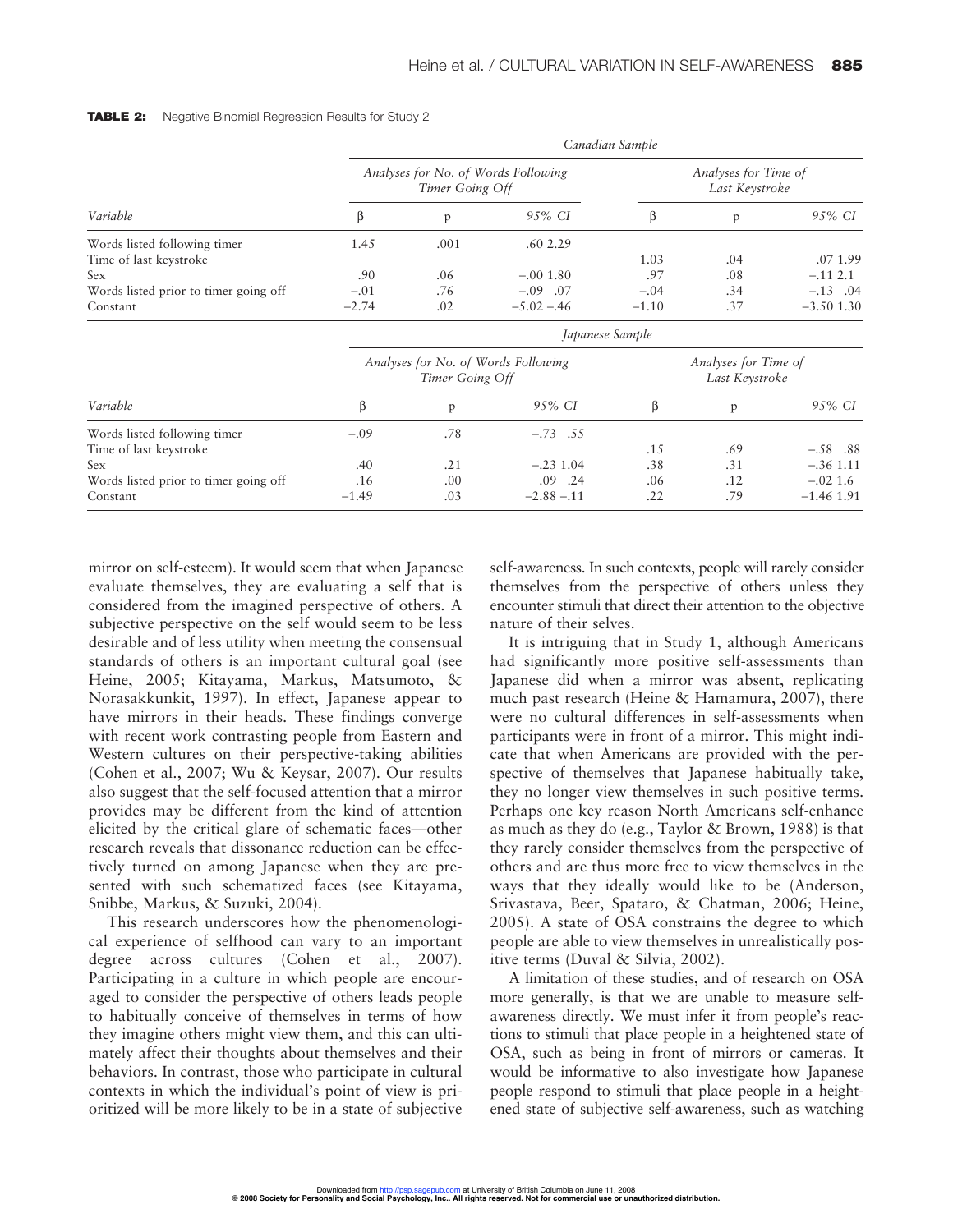television (Moskalenko & Heine, 2003). One possibility is that television should have a more pronounced impact on Japanese, given that being in a state of subjective selfawareness is less familiar to them than it is to North Americans. On the other hand, one could also predict that because Japanese are more likely to be chronically in a state of OSA, stimuli such as watching television will be unable to prompt them into a state of subjective selfawareness. Such kinds of cross-cultural comparisons would be useful in further elucidating the phenomenological experience of the self in East Asian cultural contexts.

This study highlights one important caveat of a cultureblind psychology. The vast majority of social psychological studies are conducted with North American college students (e.g., 92% of articles published in the *Journal of Personality and Social Psychology* are written by authors at North American universities; Quinones-Vidal, Lopez-Garcia, Penaranda-Ortega, & Tortosa-Gil, 2004), and thus the database cannot be said to be representative of humanity at large. Relatively little emphasis is typically placed on testing the cross-cultural generality of psychological findings (Heine & Norenzayan, 2006). This would not be so problematic if experimental results were discussed as representing the thought processes of North American college students; however, typically the default assumption is that the results speak more broadly to human nature. As an example, although we are unable to find any significant replications of OSA effects with Japanese samples, some Japanese social psychological textbooks discuss OSA effects as though they also apply to Japan (e.g., Nakamura, 2006, pp. 163-168; Saitou, 1985, p. 81). It is reasonable to conclude that North American findings on OSA effects generalize to other cultures, such as Japan, to the extent that psychological processes operate identically, regardless of context or content, as is often assumed. However, much cultural psychological research underscores the number of psychological processes, including those viewed as basic and fundamental, that are shaped in important ways by cultural context (see Norenzayan & Heine, 2005, for a review). Cross-cultural studies that reveal pronounced cultural variation in psychological phenomena, such as the present findings that manipulations of OSA have divergent effects across cultures, underscore the importance of developing culturally sensitive theories. Psychologists need to attend to the nature of their experimental samples when considering the generalizability of their findings.

#### **NOTES**

1. Although there were no significant sex effects, two marginally significant effects emerged: The number of words listed for Canadian females was marginally more than the number listed for Canadian males, and the time of the last keystroke for Canadian females was marginally later than it was for Canadian males.

2. We also conducted these analyses with ANCOVAs, which yielded the same significant effects; however, the skewness of the distributions violates the assumptions of ANOVA.

3. We also explored whether there were main effects for culture for the three cheating measures. There was a significant main effect for the number of words listed ( $\beta$  = .36, *SE* = .16,  $p < .03$ ), a marginally significant effect for the time of the last keystroke ( $\beta$  = −.44, *SE* = .23, *p* < .06), and a nonsignificant effect for whether participants cheated (Wald = -1.10,  $\pi$  > .25), all in the direction that Japanese were more likely to list words following the timer than were Canadians. However, because we are unable to ensure that we created identical motivations to cheat between the two cultures (there may well be different cultural norms regarding the authority of experimenters or the perceived importance of psychology experiments, and we cannot ensure that the degree of perceived anonymity was identical across cultures), we suggest that these main effects are not interpretable. A study would need to be designed differently to accurately assess whether cheating motivations differ across cultures.

#### **REFERENCES**

- Anderson, C., Srivastava, S., Beer, J. S., Spataro, S. E., & Chatman, J. A. (2006). Knowing your place: Self-perceptions of status in face-toface groups. *Journal of Personality and Social Psychology*, *91*, 1094-1110.
- Beaman, A. L., Klentz, B., Diener, E., & Svanum, S. (1979). Selfawareness and transgression in children: Two field studies. *Journal of Personality and Social Psychology*, *37*, 1835-1846.
- Bersoff, D. M. (1999). Why good people sometimes do bad things: Motivated reasoning and unethical behavior. *Personality and Social Psychology Bulletin*, *25*, 28-39.
- Cohen, D., & Gunz, A. (2002). As seen by the other . . . : Perspectives on the self in the memories and emotional perceptions of Easterners and Westerners. *Psychological Science*, *13*, 55-59.
- Cohen, D., & Hoshino-Browne, E. (2005). Insider and outsider perspectives on the self and social world. In R. M. Sorrentino, D. Cohen, J. M. Olson, & M. P. Zanna (Eds.), *Culture and social behavior: The tenth Ontario symposium* (pp. 49-76). Hillsdale, NJ: Lawrence Erlbaum.
- Cohen, D., Hoshino-Browne, E., & Leung, A. (2007). Culture and the structure of personal experience. In M. P. Zanna (Ed.), *Advances in Experimental Social Psychology: Vol. 39* (pp. 1-69). San Diego, CA: Academic Press.
- Cousins, S. D. (1989). Culture and selfhood in Japan and the U.S. *Journal of Personality and Social Psychology*, *56*, 124-131.
- Csikszentmihalyi, M., & Figurski, T. (1982). Self-awareness and aversive experience in everyday life. *Journal of Personality*, *50*, 15-28.
- Diener, E., & Wallbom, M. (1976). Effects of self-awareness on antinormative behavior. *Journal of Research in Personality*, *10*, 107-111.
- Duval, S., Duval, V., & Neely, R. (1979). Self-focus, felt responsibility and helping behavior. *Journal of Personality and Social Psychology*, *37*, 1769-1778.
- Duval, T., Duval, V., & Mulilis, J. (1992). Effects of self-focus, discrepancy between self and standard, and outcome expectancy favorability on the tendency to match self to standard and withdraw. *Journal of Personality and Social Psychology*, *62*, 340-348.
- Duval, T. S., & Silvia, P. J. (2002). Self-awareness, probability of improvement, and the self-serving bias. *Journal of Personality and Social Psychology*, *82*, 49-61.
- Duval, T. S., & Wicklund, R. (1972). *A theory of objective selfawareness.* New York: Academic Press.
- Federoff, N., & Harvey, J. (1976). Focus of attention, self-esteem and the attribution of causality. *Journal of Research in Personality*, *10*, 336-345.
- Fejfar, M. C., & Hoyle, R. H. (2000). Effect of private self-awareness on negative affect and self-referent attribution: A quantitative review. *Personality and Social Psychology Review*, *4*, 132-142.
- Feningstein, A., Scheier, M. F., & Buss, A. H. (1975). Public and private self-consciousness: Assessment and theory. *Journal of Consulting and Clinical Psychology*, *43*, 522-527.